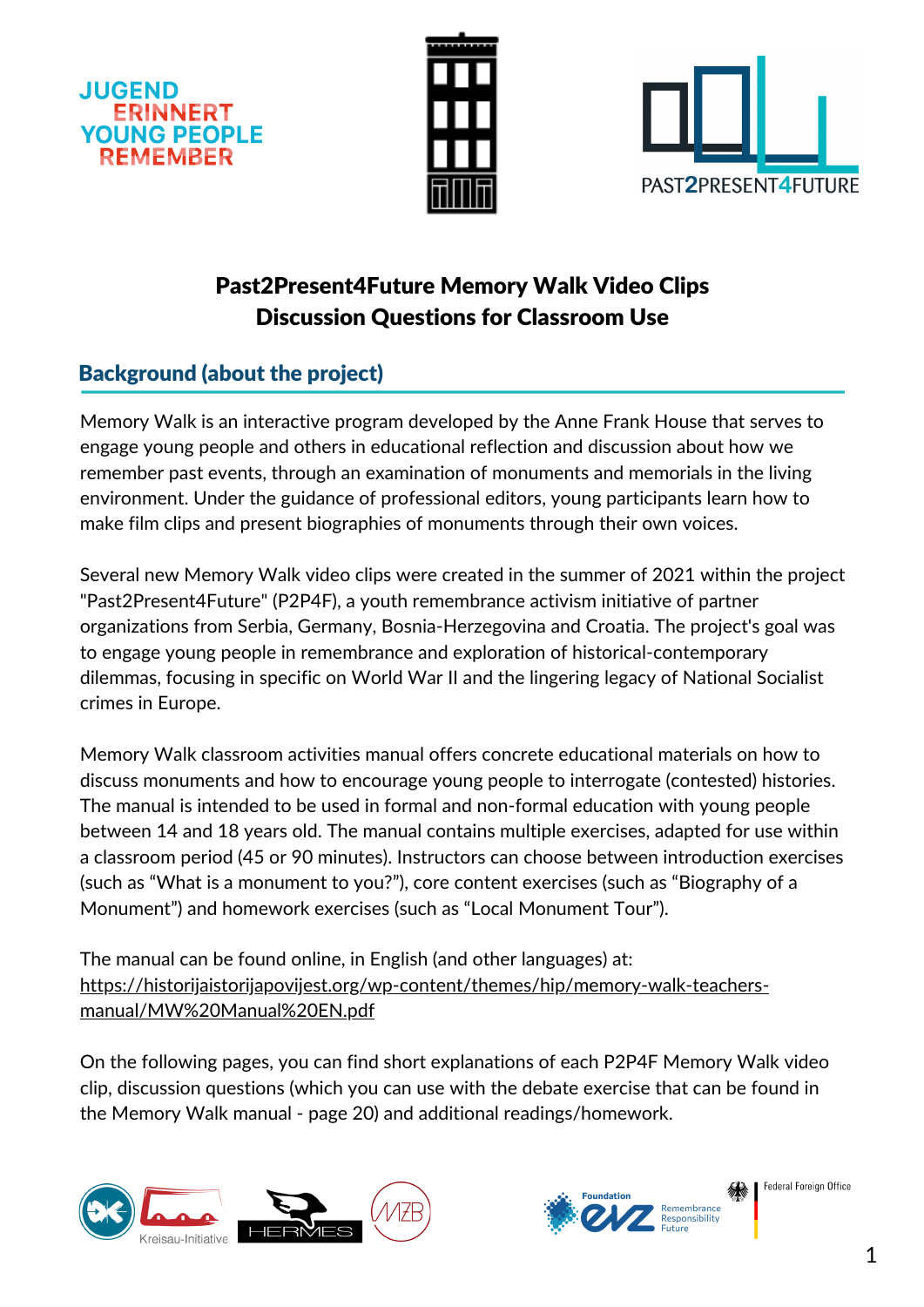## CONCENTRATION CAMP 'BLACK HOUSE'

Bosnia-Herzegovina

## MW video clip link: <https://youtu.be/i5XdJbkmTO4>

#### What is the monument about?

The concentration camp in the village of Kruščica near Vitez, colloquially called the "Black House", was originally built during the Austro-Hungarian administration for the purpose of accommodating workers. For the first time the house took on the role of a camp during the Kingdom of Serbs, Croats and Slovenes, where political dissidents of the system were imprisoned. During the Second World War, under the administration of the Independent States of Croatia (ISC) the function of the facility took on the role of a concentration camp, where Jewish Serbs and other anti-fascists were brought from the area of Sarajevo Pale and the Lašva Valley. According to estimates, about 5,000 people passed through the concentration camp, of which an estimated 2,000 were exterminated. It is important to mention that the camp was in operation from July to October 1941. The surviving prisoners were sent to other camps throughout the ISC, such as the Jasenovac camp. During the conflict in the 1990s in Bosnia and Herzegovina, for the third time, the Black House took on the function of a camp intended for the torture and inhuman treatment of prisoners of war. For this act in 2019, final verdicts were passed for members of the military police of the Army of Bosnia and Herzegovina. The historical memorial complex "Black House" consists of buildings of the Black House (barracks), sculptures, tombs and memorial plaques. All of the mentioned monuments were erected in honor of the victims of the Second World War, while for the lost lives of the victims of the war of the 1990s, there are no monuments.

#### What are the dilemmas or controversies surrounding the monument?

The Black House is protected by law as a national asset of Bosnia and Herzegovina, which would mean that the state is in charge of maintaining and taking care of the monuments. However, the neglected monuments and the area where they are located testify that the state does not take care of them. In addition, the monuments located in the memorial complex were erected in the honor of victims of the Second World War, while for the lost lives of the victims of the 1990s conflict, there are no monuments. The controversy that could arise due to the mentioned situation includes the question as to why the victims of one regime are more valuable than the victims of another regime, as some are honored and others are not? There are many factors that contribute to opposing views, and the common answer offered in the short Memory Walk film is that politics is the biggest culprit.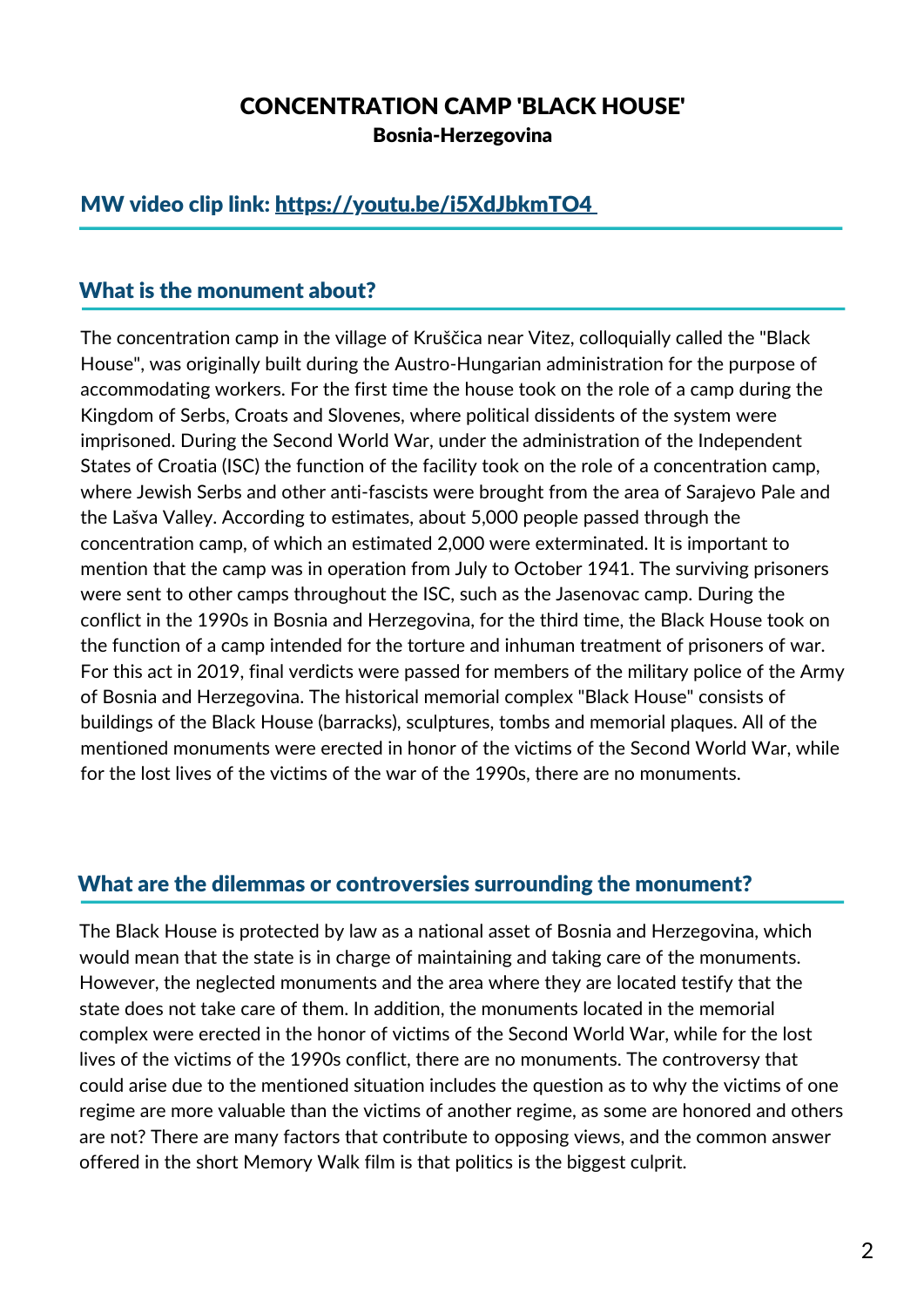# CONCENTRATION CAMP 'BLACK HOUSE'

Bosnia-Herzegovina

## Suggested discussion questions after watching the clip

1. Are you familiar with any other facility/place in BiH that served three times as a camp in different time periods?

2. Why do you think this place has become a crime scene again in the 90s?

3. Why do you think the history of what happened there during the 1990s is not commemorated by a monument today?

4. Do you think that it is necessary to raise awareness about these kinds of histories and suffering?

5. Why/does history repeat itself?

6. Why do you think the history of this place is not recognized or taught about in schools, in modern times, given its dark past?

# Additional readings and/or Homework ideas

1. About the camp

[https://hr.wikipedia.org/wiki/Koncentracijski\\_logor\\_u\\_Kru%C5%A1%C4%8Dici](https://hr.wikipedia.org/wiki/Koncentracijski_logor_u_Kru%C5%A1%C4%8Dici)

2. The book "Holokaust u Bosni i Hercegovini", Eli Tauber, 407. strana (4.1. Kruščica kod Travnika)

<http://institut-genocid.unsa.ba/userfiles/file/Holokaust%20u%20BiH.pdf>

3. An article about the suffering during the war of the 90s <https://onms.nenasilje.org/2019/crna-kuca-vitez/>

4. Decision of designating the Black House complex as a national historical monument: [http://old.kons.gov.ba/main.php?id\\_struct=6&lang=1&action=view&id=3830](http://old.kons.gov.ba/main.php?id_struct=6&lang=1&action=view&id=3830)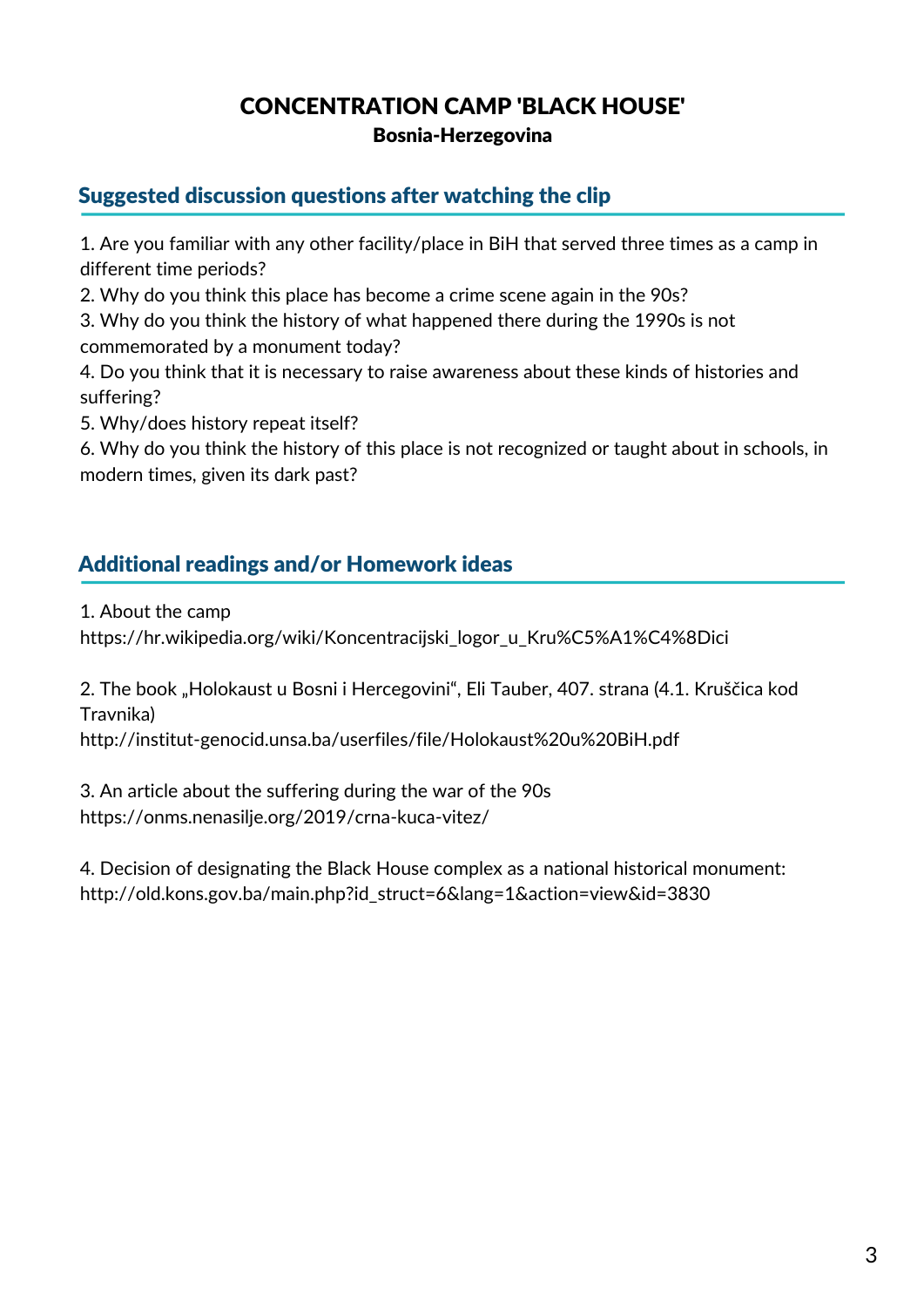### MEMORIAL PARK 'JAJINCI' Serbia

## MW video clip link: <https://youtu.be/HULcBrBKmsE>

#### What is the monument about?

The Memorial Park Jajinci is located on the territory of Belgrade municipality Voždovac. It was built in the place where the mass shootings occurred during Second World War, while Serbia was occupied. German Army invaded the city of Belgrade in April 1941. Citizens of the city were not satisfied with this development, so they started to rise up and rebel against the German forces and for that, they were thrown into one of Belgrade's detention facilities (concentration camps) such as Sajmište and Banjica. On July 15, 1941 the members of the German 64th police battalion began to regularly take groups of these prisoners from Sajmište and Banjica, to a rifle range just south of the camp in forests of Jajinci. From here, the soldiers would then force the prisoners to dig holes in the open field, after which point the prisoners would be executed and deposited into the holes they had just dug. These executions happened daily until November 1943, when the German forces started to doubt whether they will succeed in the war or not. They feared that their actions at Jajinci would be declared war crimes, so the German Gestapo commanders in Belgrade ordered that all executed victims at Jajinci be exhumed and incinerated in order to conceal all evidence of the executions. This burning of corpses, along with further executions, went on until April of 1944. It is estimated that the number of people who were executed there ranges from 60.000 to 80.000. The majority of those were Serbs and Jews, but also Roma, Partisan fighters, anti-fascists, and any person who was deemed "undesirable" by the German occupiers. Often, local Serbian Nazi collaborators from the Serbian State Guard were ordered to carry out the executions.

#### What are the dilemmas or controversies surrounding the monument?

The Memorial Park "Jajinci" was declared a cultural asset by the decision of the Assembly of the City of Belgrade in 1986. In the past, there have been instances of fascist and political graffiti made on the original monument at the front entrance to the memorial, but the graffiti has been removed. Even though the park is huge and has great historical significance, a lot of people in Belgrade don't know it exists or what it commemorates. People in Serbia tend to twist the stories about local collaborators from Second World War, who played a significant role in the mass shooting that occurred in this place. There has been some controversy, as an Orthodox church was in the process of being constructed along the park's north entrance access road at the beginning of the 2000s. Many feel that as the complex is a site of crimes against various ethnicities and religions, it should be kept as a place of nonclerical peace and mourning, rather than one marked by religious symbols and structures.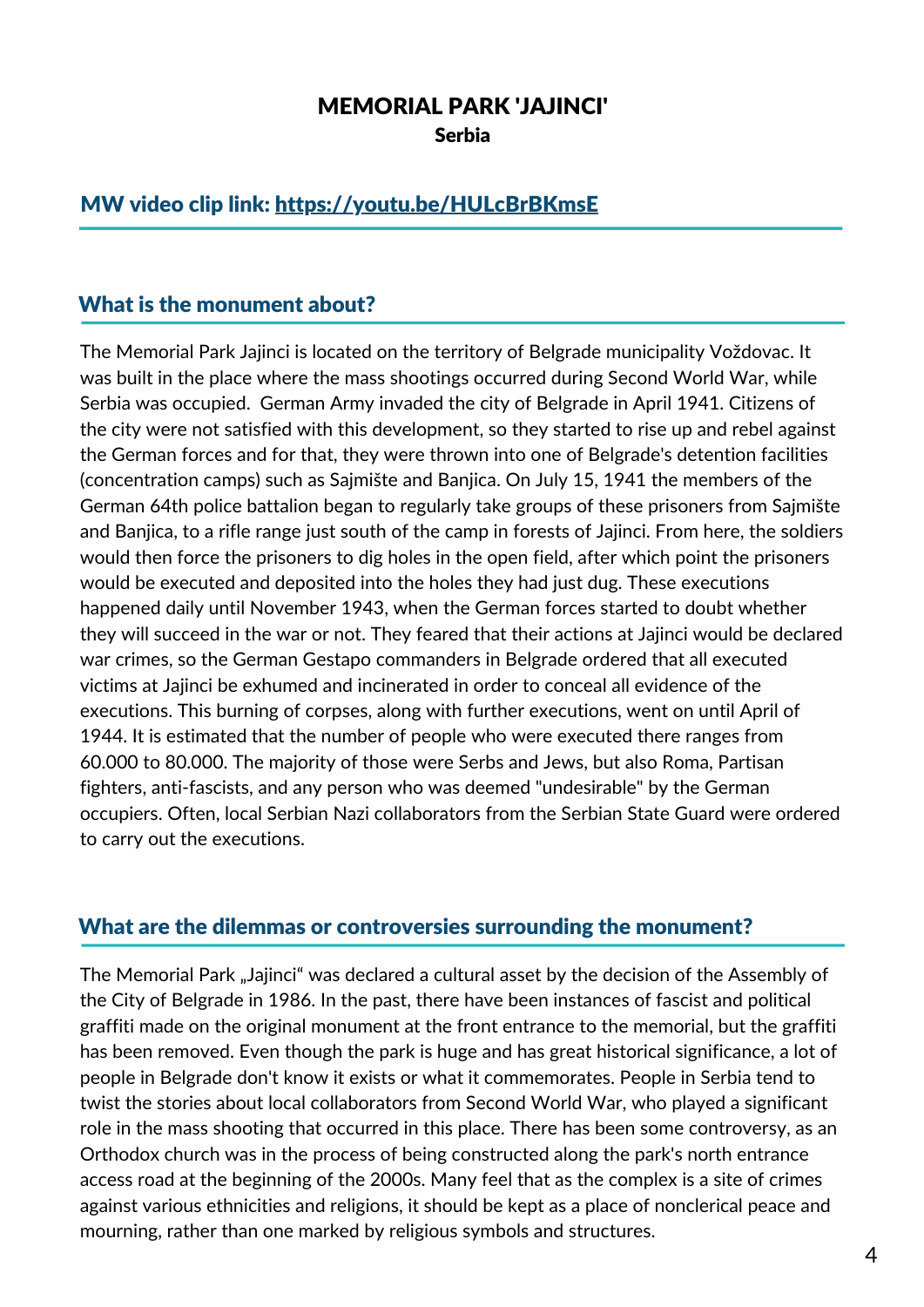# MEMORIAL PARK 'JAJINCI' Serbia

## Suggested discussion questions after watching the clip

1. Why do you think many people do not know about this Memorial Park and its history?

2. Why do you think we do not talk enough about the local collaborators from Second World War?

3. Do you think that it is necessary to raise awareness about the history and suffering in World War II in Serbia?

4. What lessons from Second World War are still relevant today?

## Additional readings and/or Homework ideas

1. About the camp: https://en.wikipedia.org/wiki/Memorial Park Jajinci

2. An article about Holocaust in Serbia <http://www.open.ac.uk/socialsciences/semlin/en/holocaust-in-serbia.php>

3. Map about camp locations and killing sites in Serbia and more about them <https://holocaust.rs/en/home/>

4. An article about architecture of the park and the monument <http://fmkjournals.fmk.edu.rs/index.php/AM/article/viewFile/169/pdf>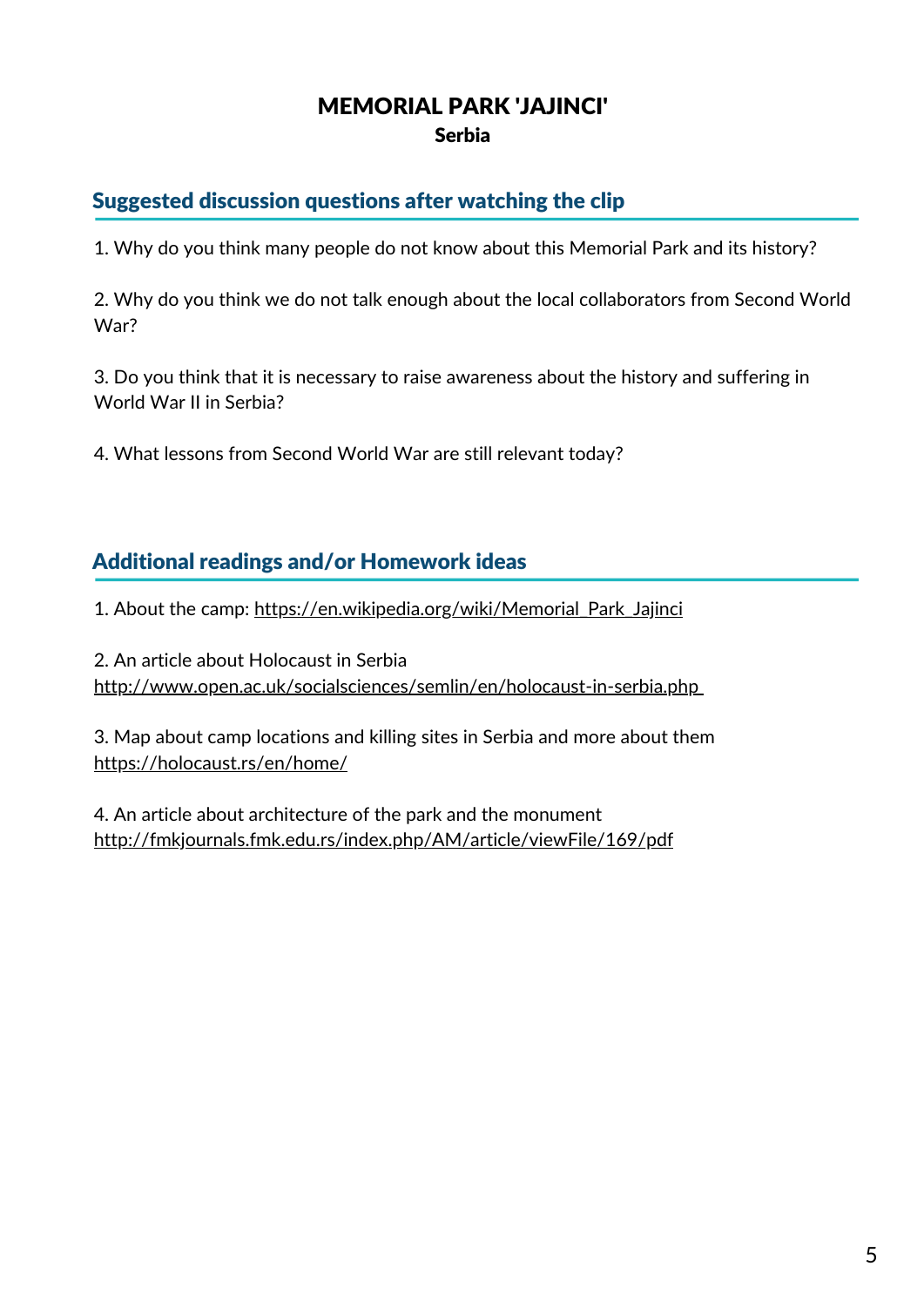# "UNFINISHED CHILD'S PLAY" MONUMENT Croatia

## MW video clip link: <https://youtu.be/kc7shwYYOCI>

#### What is the monument about?

The "Unfinished child's play" monument is a fountain and statue installation erected in 1965 in Sisak. The statue depicts seven children playing around a stone and commemorates the estimated 1160 to 1600 children who perished in a concentration camp for children which operated in the Sisak area from August 1942 until January 1943. Officially called the "Reception center for children of refugees", it was run by the Independent State of Croatia and received Serbian, Roma and Jewish children. Living conditions at the children's camp were poor, leading to a high mortality rate. According to survivors, some children were killed by being given poisoned milk or gruel laced with caustic soda. According to some sources, some children were administered lethal injections. Thousands of children were saved from the camp as a result of rescue efforts spearheaded by the humanitarian Diana Budisavljević who, from October 1941, together with co-workers, organized and provided assistance to women and children detained in the Ustaše camps in the Independent State of Croatia. The operation known as "Action Diana Budisavljević" succeeded in saving around 10,000 children. The monument stands near the former concentration camp's main building, which has since been turned into a theater. Each child's sculpture is named after a child from the camp whom the sculptress Gabrijela Kolar knew personally.

#### What are the dilemmas or controversies surrounding the monument?

As can be seen in the interview clips from the Memory Walk video, the monument and the history of children victims that it was created to commemorate is not widely known by Sisak locals. This is indicative of even more widespread ignorance of the history of the Holocaust in the "Independent State of Croatia" by the population of Croatia. Victims of the Ustaše regime and World War 2 are overshadowed in Croatian public discourse by narratives surrounding the more recent "Homeland War", and deprioritized in the Croatian education system in favor of other, more easily "digested" and taught periods of history. Furthermore, the systematicity of conflict between ethnic and religious groups in the Western Balkans region, evidenced by the narrative and historical links between the two wars, is suppressed. Of the monuments commemorating WW2 and Holocaust victims, erected all over Croatia while it was part of the Socialist Federal Republic of Yugoslavia, some have been demolished or removed, while most have fallen into disrepair and are rarely used as educational tools in the Croatian education system.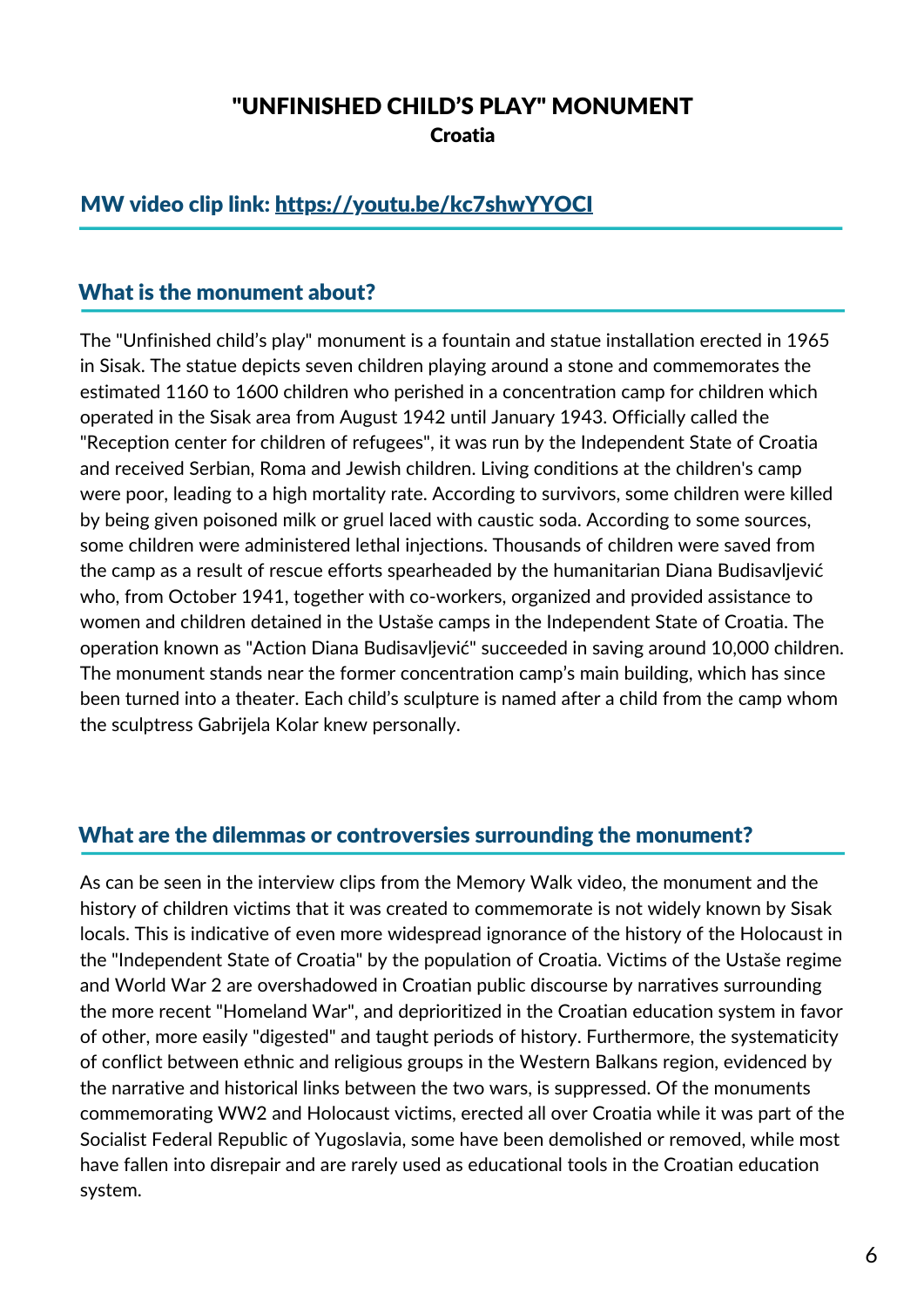# "UNFINISHED CHILD'S PLAY" MONUMENT Croatia

## Suggested discussion questions after watching the clip

1. How well or poorly is the history of the Holocaust in the "Independent State of Croatia" known by the citizens of Croatia?

2. What role, if any, can monuments play in history education?

3. Is it important to teach the youth about the Holocaust? Why?

4. Do you think teaching about the Holocaust and Ustaše crimes takes away from teaching about other victims or parts of history?

5. Do young people care about history (international, national, local)?

## Additional readings

1. An article (in Croatian) about the monument, with photographs: [https://express.24sata.hr/top-news/mesar-luburic-pobit-cu-sve-koji-spasavate-djecu-iz](https://express.24sata.hr/top-news/mesar-luburic-pobit-cu-sve-koji-spasavate-djecu-iz-logora%20-23223)logora -23223

2. About the concentration camp in Sisak [https://en.wikipedia.org/wiki/Sisak\\_concentration\\_camp](https://en.wikipedia.org/wiki/Sisak_concentration_camp)

3. An article about a recent commemoration event (2014) [https://balkaninsight.com/2014/10/06/ww2-children-s-concentration-camp](https://balkaninsight.com/2014/10/06/ww2-children-s-concentration-camp-commemorated-in%20-sisak/)commemorated-in -sisak/

4. A historiographical article about Diana Budisavljević: [https://www.academia.edu/40924426/Action\\_Diana\\_Budisavljevi%C4%87\\_The\\_largest\\_ope](https://www.academia.edu/40924426/Action_Diana_Budisavljevi%C4%87_The_largest_oper%20ation_to_rescue_children_in_the_Independent_State_of_Croatia_during_World_War_II) r ation to rescue children in the Independent State of Croatia during World War II

## Homework idea

The ''Unfinished Child's Play'' monument is both literal (it depicts the victims it commemorates) and symbolic (the scene of children playing highlights their innocence, and therefore the tragedy of their fate). Other monuments might be more or less literal or symbolic. Which ones do you prefer, more literal or more symbolic monuments? Draw a monument of something you would like to commemorate (it may be anything) by exploring both literal and symbolic representation.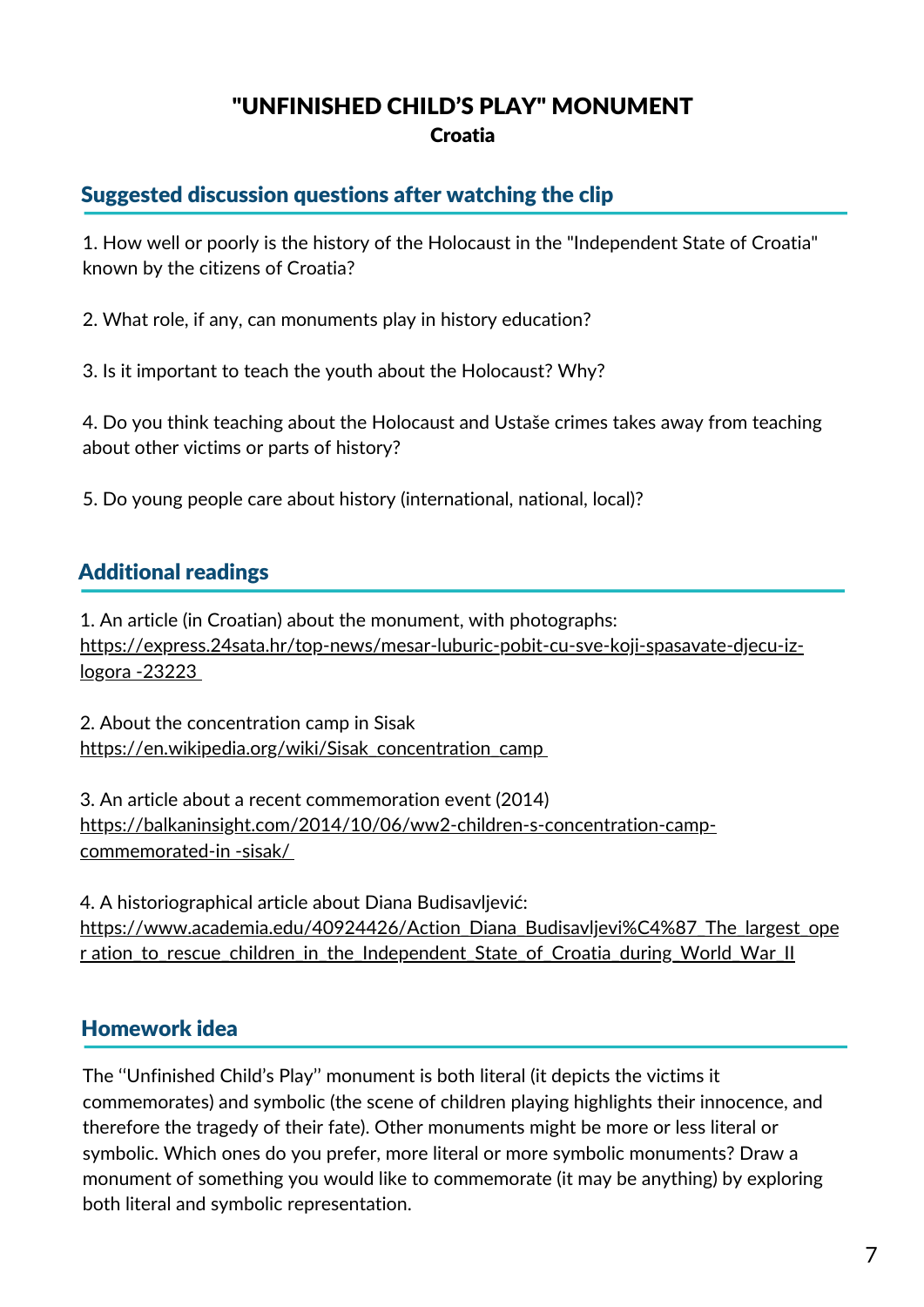# MEMORY BEHIND FENCES – THE FORGOTTEN FEMALE FORCED LABOR WORKERS IN SPANDAU

Germany

## MW video clip link: <https://youtu.be/x7DvsfJz01o>

### What is the monument about?

During the Second World War more than a thousand women and girls from Yugoslavia, Poland, Hungary, and the Soviet Union were exploited in an area of Spandau, Berlin which is now a shopping area. The monument commemorates these victims of forced labor. They were detainees of the Sachsenhausen concentration camp. According to the anti-Semitic and racist ideology of the Nazis, they were considered 'inferior' and forced to work under inhumane circumstances. Many of them did not survive.

## What are the dilemmas or controversies surrounding the monument?

The Memory Walk movie deals with the question of whether this history is adequately commemorated and remembered by the citizens of Berlin. Namely, the monument is relatively small and located on private property behind a fence. Furthermore, it poses the question of what the role of this history is for people today and what lessons we can draw from it.

## Suggested discussion questions after watching the clip

- 1. Do you think that the victims of forced labor in Spandau have an appropriate monument?
- 2. Why is it important to remember the events of the past?
- 3. Who were the people that the Nazis used as forced laborers?
- 4. Why did the Nazis think that it is justified to exploit people in this way?
- 5. Do forced laborers still exist today? Who are they?

## Additional readings and/or Homework ideas

1. Forced labor in Nazi Germany

<https://encyclopedia.ushmm.org/content/en/article/forced-labor-an-overview>

2. Forced Labor in Berlin and Brandenburg

http://www.tempelhofer-unfreiheit.de/en/forced-labor-berlin-brandenburg/

3. Forced labor in the world today

https://www.ilo.org/global/topics/forced-labour/policy-areas/statistics/lang--en/index.htm

4. Are there any places in your hometown that have a history that few people know about?

Research this historical topic and create a short presentation for your class.

5. Are there people and organizations in the world helping the victims of forced labor? Find one example of such a person or organization.